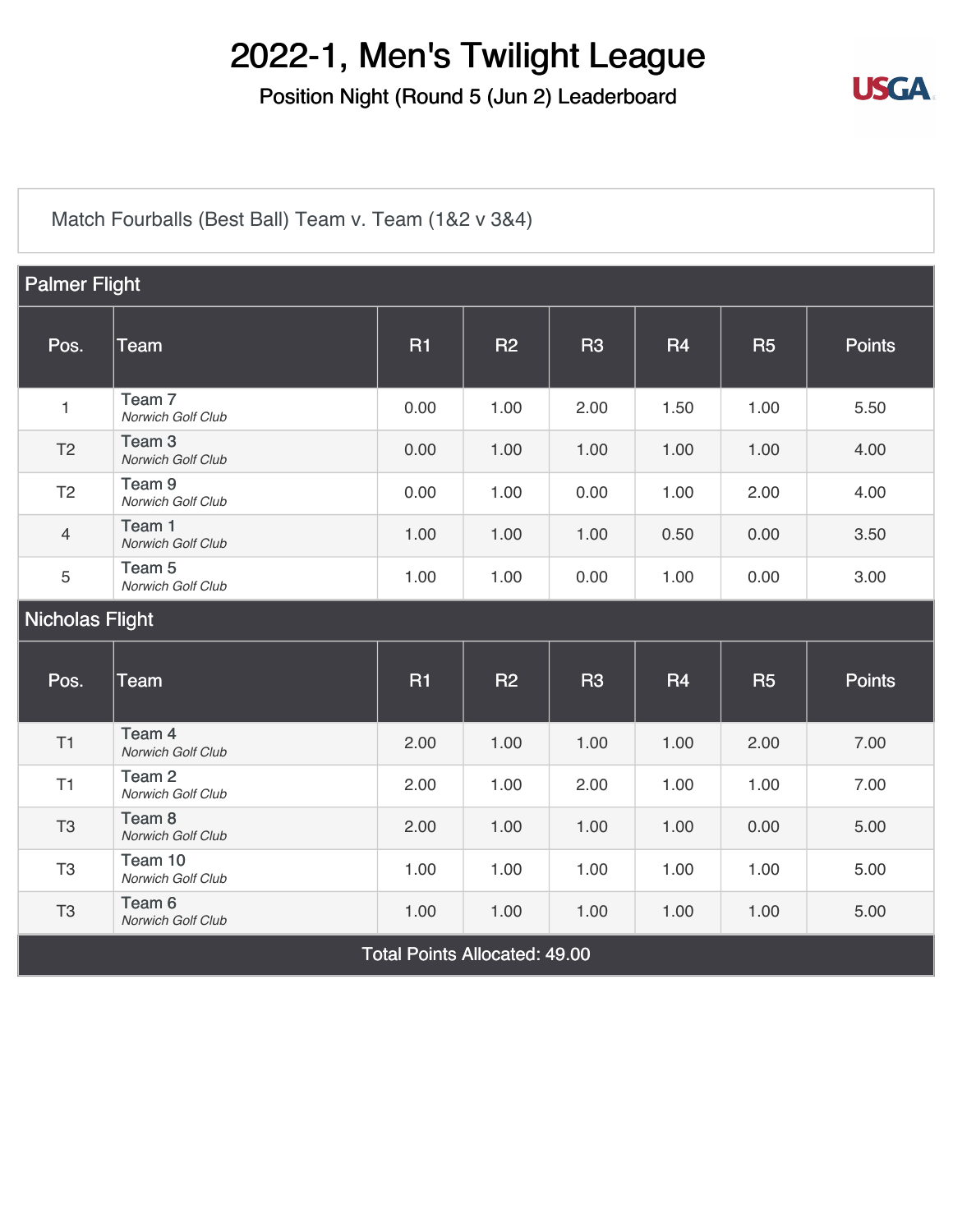Position Night (Round 5 (Jun 2) Leaderboard



[Match Fourballs \(Best Ball\) Team v. Team \(1&2 v 3&4\) \(Thu, June 2\)](https://static.golfgenius.com/v2tournaments/8326500838889521910?called_from=&round_index=5)

| <b>Points</b> | <b>Players</b>                                                              | Match                               | <b>Players</b>                                                             | <b>Points</b> |
|---------------|-----------------------------------------------------------------------------|-------------------------------------|----------------------------------------------------------------------------|---------------|
| 0.00          | Team 5 (Smith, Ryan + Records, Wayne)<br><b>Norwich Golf Club</b>           | 3 & 2                               | Team 6 (Velles, Speros + Jakubowski, Bruce)<br><b>Norwich Golf Club</b>    | 1.00          |
| 1.00          | Team 4 (Tingley, Brian + Angelopoulos,<br>Demo)<br><b>Norwich Golf Club</b> | 1 up                                | Team 8 (Urushihara, Kenji + Bonville, David)<br><b>Norwich Golf Club</b>   | 0.00          |
| 0.00          | Team 7 (Derosier, David + Pavan, Todd)<br><b>Norwich Golf Club</b>          | 1 <sub>up</sub>                     | Team 3 (Stgeorge, Tom + Hanrahan, Terry)<br><b>Norwich Golf Club</b>       | 1.00          |
| 0.00          | Team 1 (Delaney, Jim + Carroll, Joe)<br>Norwich Golf Club                   | 4 & 3                               | Team 9 (Nevins, Ed + Carver, Larry)<br><b>Norwich Golf Club</b>            | 1.00          |
| 1.00          | Team 7 (Schrader, Richard + Richard, Ted)<br><b>Norwich Golf Club</b>       | 1 up                                | Team 3 (Hominski, Jon + Busca, Mickey)<br><b>Norwich Golf Club</b>         | 0.00          |
| 0.00          | Team 1 (Vegliante, Rick + Johnson, Scott)<br><b>Norwich Golf Club</b>       | 5 & 4                               | Team 9 (Gaboury, Stephen + Selmanie,<br>Frank)<br><b>Norwich Golf Club</b> | 1.00          |
| 1.00          | Team 4 (Cervini, James + Messier, David)<br><b>Norwich Golf Club</b>        | 5 & 3                               | Team 8 (Shine, Patrick + Watrous, Royal)<br><b>Norwich Golf Club</b>       | 0.00          |
| 1.00          | Team 2 (Delucia, Paul + Menard, Timothy)<br><b>Norwich Golf Club</b>        | $2 \overline{up}$                   | Team 10 (Gada, Thomas + Estabrooks, Jim)<br><b>Norwich Golf Club</b>       | 0.00          |
| 0.00          | Team 2 (Homiski, Jim + LaRocca, Jack)<br><b>Norwich Golf Club</b>           | 3 & 2                               | Team 10 (Miller, Josh + Johanson, Norm)<br><b>Norwich Golf Club</b>        | 1.00          |
| 0.00          | Team 5 (Carver, Roger + Viveiros, David)<br><b>Norwich Golf Club</b>        | н.                                  | Team 6 (Warzecha, Paul + Bourdon, Norm)<br><b>Norwich Golf Club</b>        | 0.00          |
|               |                                                                             | <b>Total Points Allocated: 9.00</b> |                                                                            |               |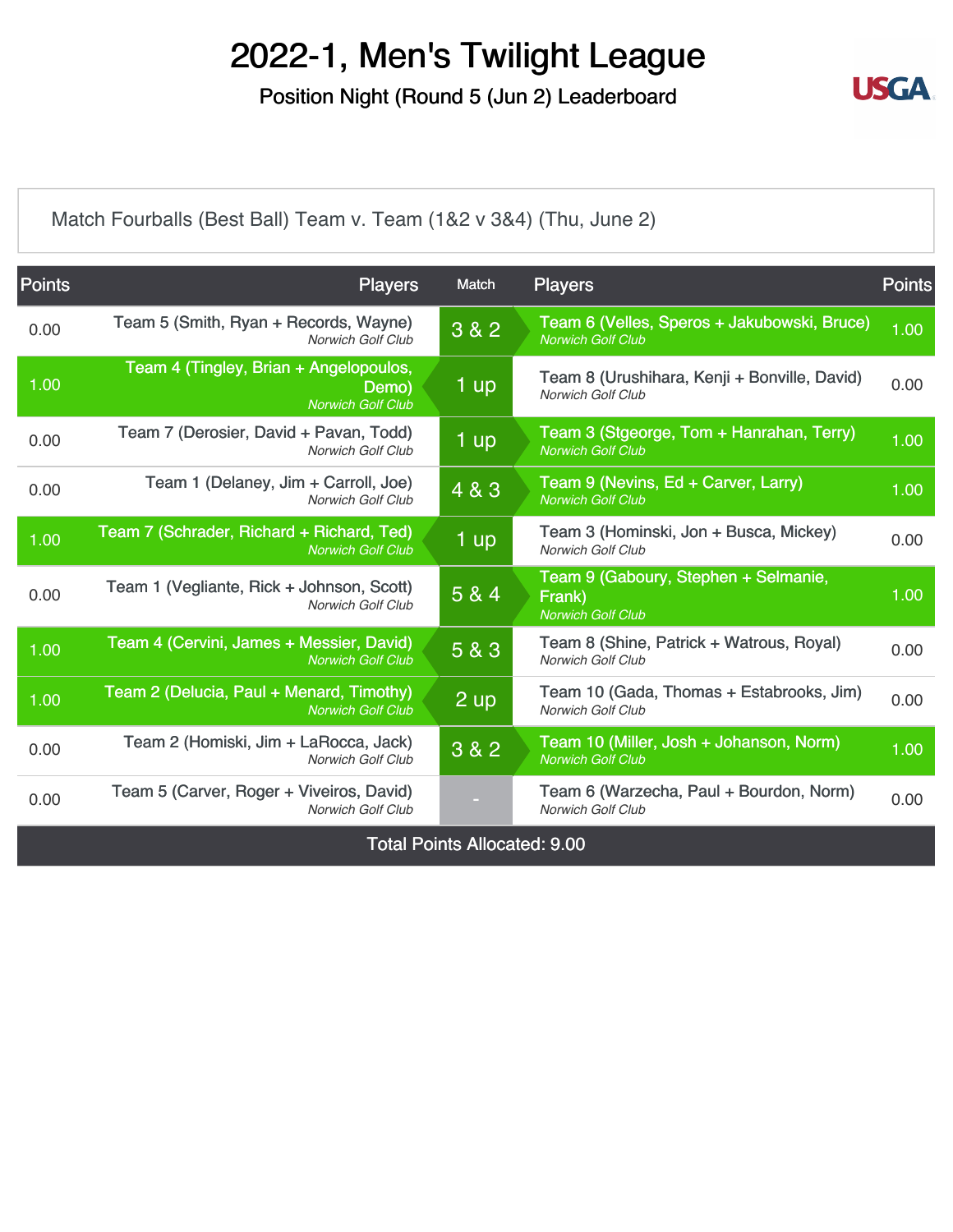Position Night (Round 5 (Jun 2) Leaderboard



[Match Singles Team v. Team \(1v3 & 2v4\)](https://static.golfgenius.com/v2tournaments/8326500891972633342?called_from=&round_index=5)

| <b>Palmer Flight</b>   |                                        |           |           |           |           |           |               |
|------------------------|----------------------------------------|-----------|-----------|-----------|-----------|-----------|---------------|
| Pos.                   | Team                                   | <b>R1</b> | <b>R2</b> | <b>R3</b> | <b>R4</b> | <b>R5</b> | <b>Points</b> |
| $\mathbf{1}$           | Team 7<br>Norwich Golf Club            | 1.00      | 1.50      | 3.00      | 3.50      | 2.50      | 11.50         |
| $\overline{2}$         | Team <sub>3</sub><br>Norwich Golf Club | 1.00      | 3.50      | 1.50      | 2.50      | 1.50      | 10.00         |
| 3                      | Team <sub>9</sub><br>Norwich Golf Club | 1.00      | 1.50      | 1.00      | 3.00      | 2.00      | 8.50          |
| $\overline{4}$         | Team 1<br>Norwich Golf Club            | 1.50      | 2.50      | 1.00      | 0.50      | 2.00      | 7.50          |
| 5                      | Team <sub>5</sub><br>Norwich Golf Club | 2.50      | 0.00      | 0.00      | 1.00      | 0.00      | 3.50          |
| <b>Nicholas Flight</b> |                                        |           |           |           |           |           |               |
|                        |                                        |           |           |           |           |           |               |
| Pos.                   | Team                                   | <b>R1</b> | <b>R2</b> | <b>R3</b> | <b>R4</b> | <b>R5</b> | <b>Points</b> |
| $\mathbf{1}$           | Team 4<br>Norwich Golf Club            | 3.00      | 4.00      | 2.50      | 2.50      | 4.00      | 16.00         |
| $\overline{c}$         | Team <sub>2</sub><br>Norwich Golf Club | 3.00      | 2.50      | 4.00      | 1.50      | 2.00      | 13.00         |
| 3                      | Team <sub>8</sub><br>Norwich Golf Club | 3.00      | 3.00      | 3.00      | 3.00      | 0.00      | 12.00         |
| $\overline{4}$         | Team 10<br>Norwich Golf Club           | 2.50      | 1.00      | 2.00      | 1.50      | 2.00      | 9.00          |

Total Points Allocated: 98.00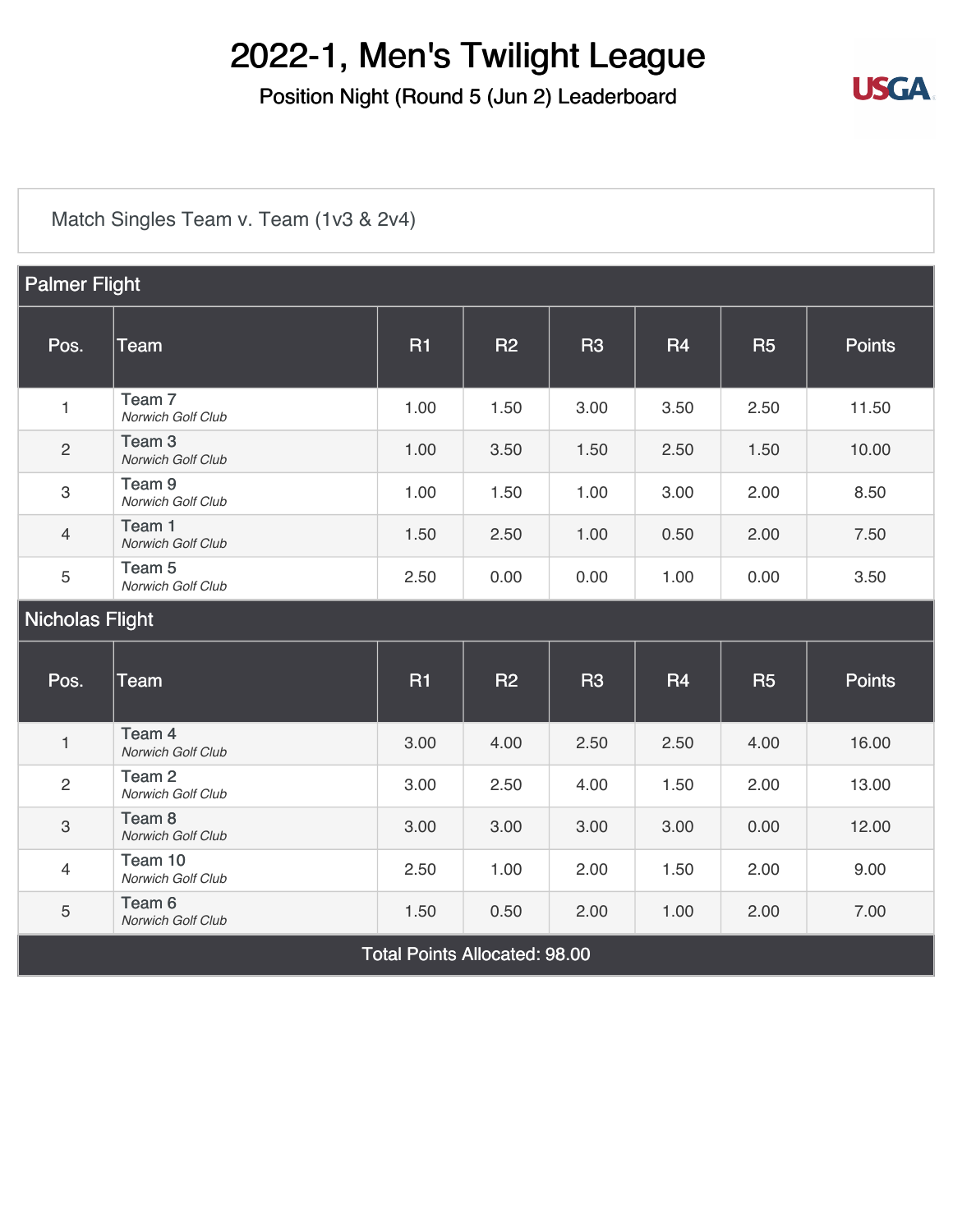Position Night (Round 5 (Jun 2) Leaderboard



[Match Singles Team v. Team \(1v3 & 2v4\) \(Thu, June 2\)](https://static.golfgenius.com/v2tournaments/8326500904891089667?called_from=&round_index=5)

| <b>Points</b> | Player                                                     | Match          | Player                                                 | <b>Points</b> |
|---------------|------------------------------------------------------------|----------------|--------------------------------------------------------|---------------|
| 0.00          | Team 5 (Smith, Ryan)<br>Norwich Golf Club                  | 4 & 3          | Team 6 (Velles, Speros)<br><b>Norwich Golf Club</b>    | 1.00          |
| 0.00          | Team 5 (Records, Wayne)<br><b>Norwich Golf Club</b>        | 3 & 2          | Team 6 (Jakubowski, Bruce)<br><b>Norwich Golf Club</b> | 1.00          |
| 1.00          | <b>Team 4 (Tingley, Brian)</b><br><b>Norwich Golf Club</b> | 1 up           | Team 8 (Urushihara, Kenji)<br>Norwich Golf Club        | 0.00          |
| 1.00          | Team 4 (Angelopoulos, Demo)<br><b>Norwich Golf Club</b>    | 2 & 1          | Team 8 (Bonville, David)<br><b>Norwich Golf Club</b>   | 0.00          |
| 1.00          | Team 7 (Derosier, David)<br><b>Norwich Golf Club</b>       | 2 up           | Team 3 (Stgeorge, Tom)<br>Norwich Golf Club            | 0.00          |
| 0.00          | Team 7 (Pavan, Todd)<br>Norwich Golf Club                  | 1 up           | Team 3 (Hanrahan, Terry)<br><b>Norwich Golf Club</b>   | 1.00          |
| 1.00          | Team 1 (Delaney, Jim)<br><b>Norwich Golf Club</b>          | 1 up           | Team 9 (Nevins, Ed)<br>Norwich Golf Club               | 0.00          |
| 0.00          | Team 1 (Carroll, Joe)<br>Norwich Golf Club                 | 4 & 3          | Team 9 (Carver, Larry)<br><b>Norwich Golf Club</b>     | 1.00          |
| 1.00          | Team 7 (Schrader, Richard)<br><b>Norwich Golf Club</b>     | 5 & 3          | Team 3 (Hominski, Jon)<br>Norwich Golf Club            | 0.00          |
| 0.50          | Team 7 (Richard, Ted)<br><b>Norwich Golf Club</b>          | <b>Tied</b>    | Team 3 (Busca, Mickey)<br><b>Norwich Golf Club</b>     | 0.50          |
| 1.00          | Team 1 (Vegliante, Rick)<br><b>Norwich Golf Club</b>       | $2 \text{ up}$ | Team 9 (Gaboury, Stephen)<br>Norwich Golf Club         | 0.00          |
| 0.00          | Team 1 (Johnson, Scott)<br>Norwich Golf Club               | 4 & 3          | Team 9 (Selmanie, Frank)<br><b>Norwich Golf Club</b>   | 1.00          |
| 1.00          | Team 4 (Cervini, James)<br><b>Norwich Golf Club</b>        | 3 & 1          | Team 8 (Shine, Patrick)<br><b>Norwich Golf Club</b>    | 0.00          |
| 1.00          | Team 4 (Messier, David)<br><b>Norwich Golf Club</b>        | 3 & 1          | Team 8 (Watrous, Royal)<br>Norwich Golf Club           | 0.00          |
| 0.00          | Team 2 (Delucia, Paul)<br>Norwich Golf Club                | 3 & 2          | Team 10 (Gada, Thomas)<br><b>Norwich Golf Club</b>     | 1.00          |
| 1.00          | Team 2 (Menard, Timothy)<br><b>Norwich Golf Club</b>       | 2 & 1          | Team 10 (Estabrooks, Jim)<br><b>Norwich Golf Club</b>  | 0.00          |
| 1.00          | Team 2 (Homiski, Jim)<br>Norwich Golf Club                 | 5 & 4          | Team 10 (Miller, Josh)<br>Norwich Golf Club            | 0.00          |
| 0.00          | Team 2 (LaRocca, Jack)<br>Norwich Golf Club                | 4 & 2          | Team 10 (Johanson, Norm)<br><b>Norwich Golf Club</b>   | 1.00          |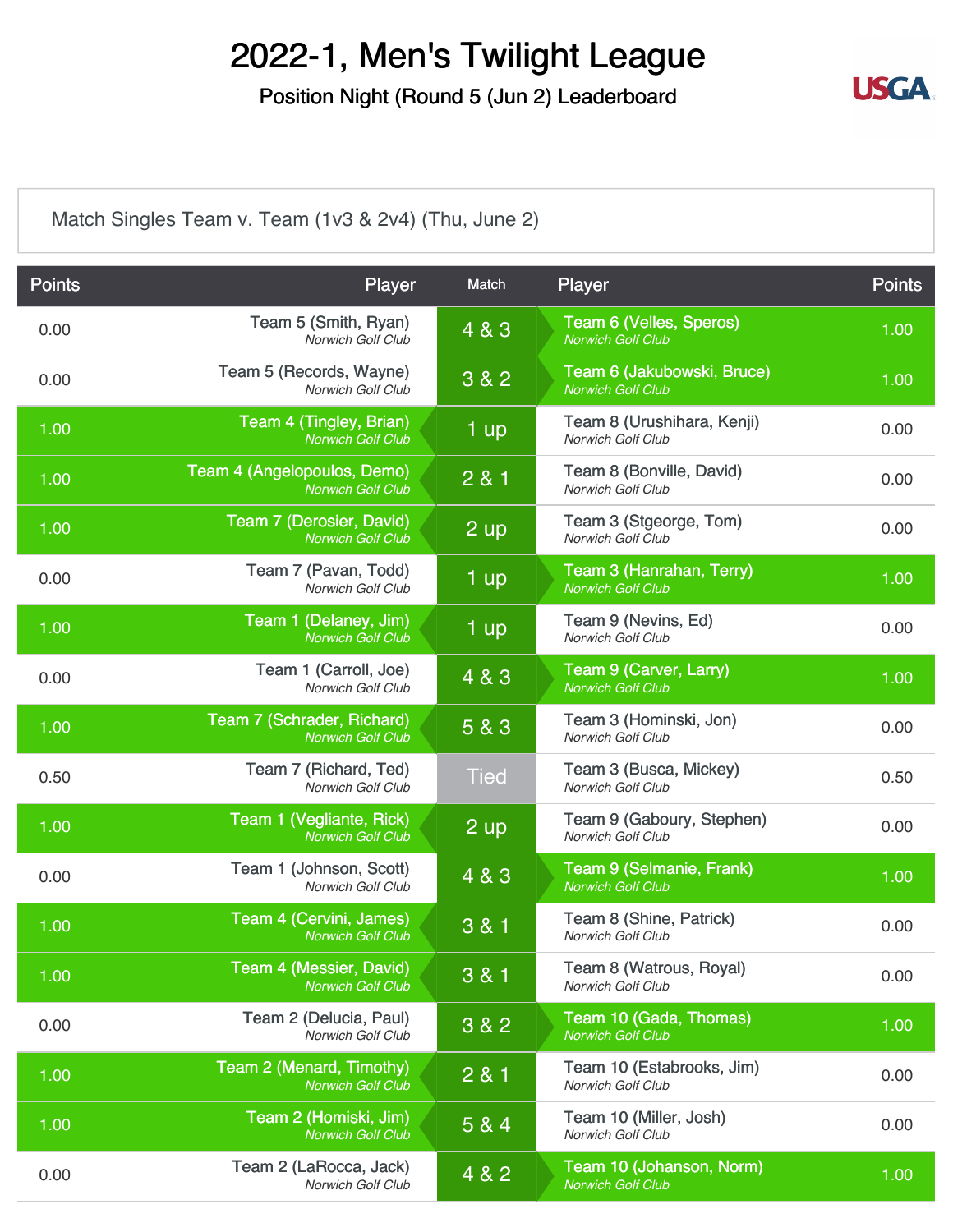Position Night (Round 5 (Jun 2) Leaderboard



| 0.00                                 | Team 5 (Carver, Roger)<br>Norwich Golf Club   |  | Team 6 (Warzecha, Paul)<br>Norwich Golf Club | 0.00 |
|--------------------------------------|-----------------------------------------------|--|----------------------------------------------|------|
| 0.00                                 | Team 5 (Viveiros, David)<br>Norwich Golf Club |  | Team 6 (Bourdon, Norm)<br>Norwich Golf Club  | 0.00 |
| <b>Total Points Allocated: 18.00</b> |                                               |  |                                              |      |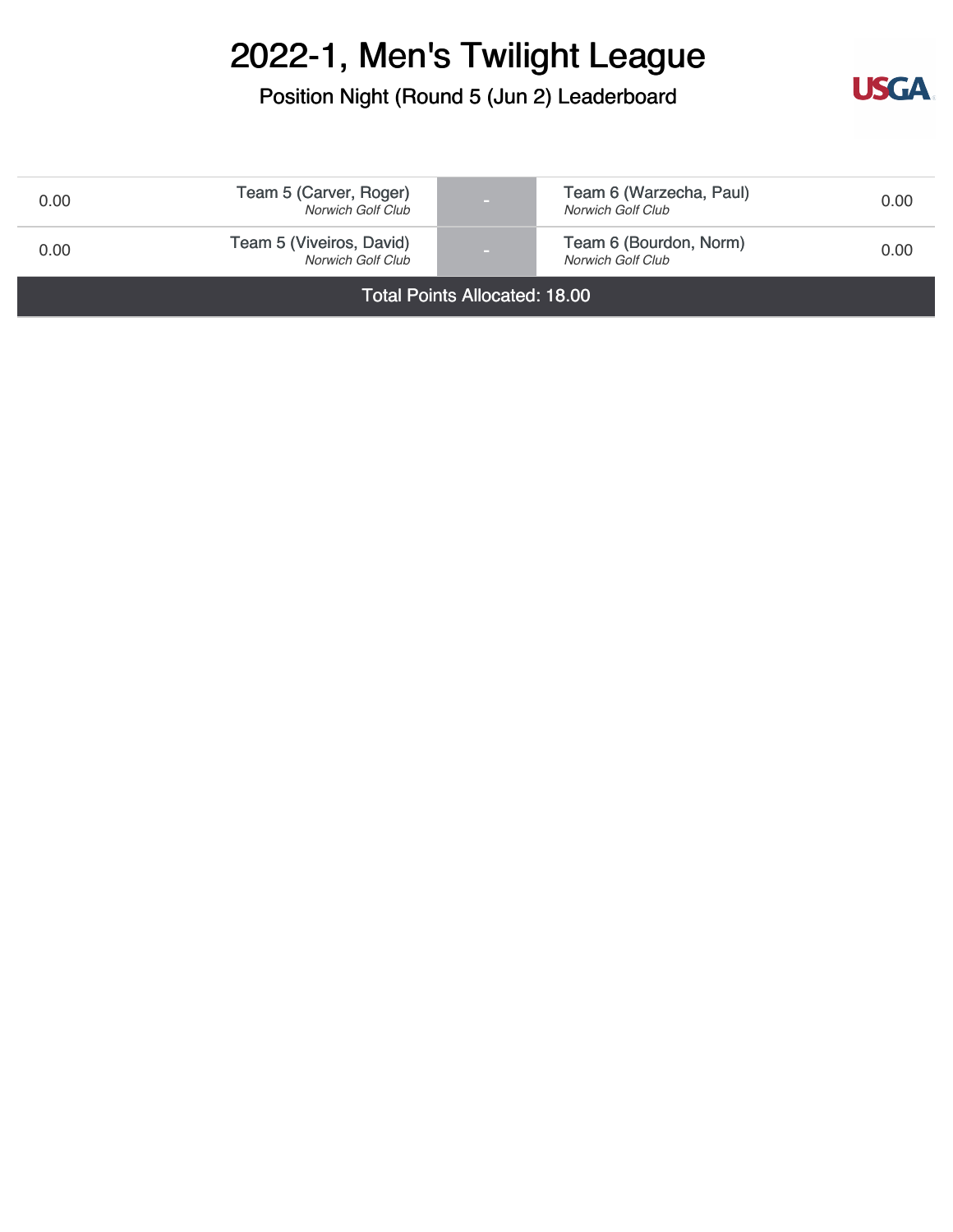Position Night (Round 5 (Jun 2) Leaderboard



#### [FIRST HALF League Standings \(Points Won\)](https://static.golfgenius.com/v2tournaments/8326500939250828043?called_from=&round_index=5)

| <b>Palmer Flight</b>      |                                                |               |  |  |  |
|---------------------------|------------------------------------------------|---------------|--|--|--|
| Pos.                      | <b>Team</b>                                    | <b>Points</b> |  |  |  |
| $\mathbf{1}$              | Team 7<br>Norwich Golf Club                    | 17.00         |  |  |  |
| $\overline{2}$            | Team <sub>3</sub><br>Norwich Golf Club         | 14.00         |  |  |  |
| $\ensuremath{\mathsf{3}}$ | Team <sub>9</sub><br>Norwich Golf Club         | 12.50         |  |  |  |
| $\overline{4}$            | Team 1<br>Norwich Golf Club                    | 11.00         |  |  |  |
| 5                         | Team <sub>5</sub><br>Norwich Golf Club         | 6.50          |  |  |  |
| Nicholas Flight           |                                                |               |  |  |  |
| Pos.                      | <b>Team</b>                                    | <b>Points</b> |  |  |  |
| $\mathbf{1}$              | Team 4<br>Norwich Golf Club                    | 23.00         |  |  |  |
| $\overline{c}$            | Team <sub>2</sub><br>Norwich Golf Club         | 20.00         |  |  |  |
| $\mathbf{3}$              | Team <sub>8</sub><br>Norwich Golf Club         | 17.00         |  |  |  |
| $\overline{4}$            | Team 10<br>Norwich Golf Club                   | 14.00         |  |  |  |
| 5                         | Team 6<br>Norwich Golf Club                    | 12.00         |  |  |  |
|                           | Total Points in Individual Tournaments: 147.00 |               |  |  |  |